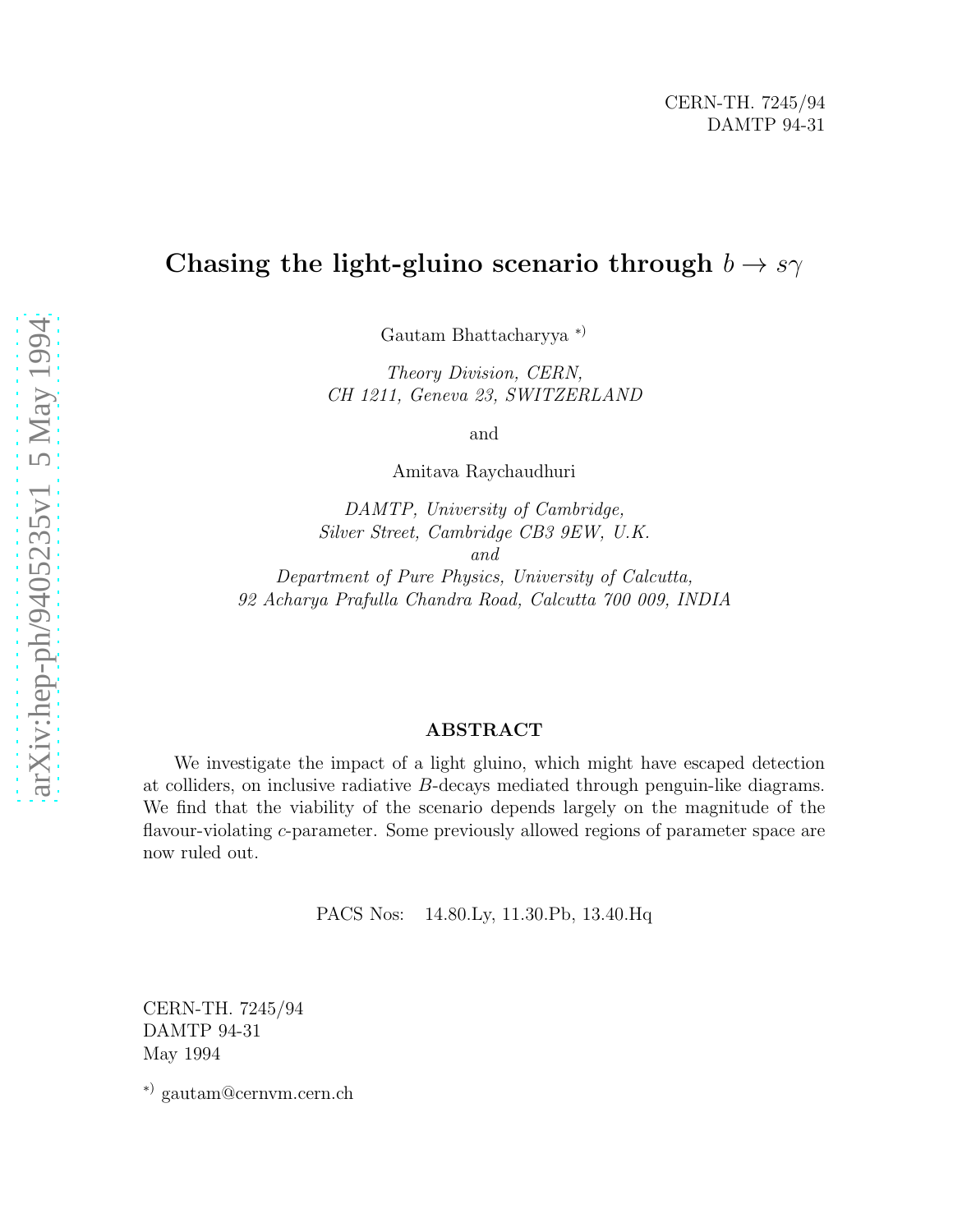<span id="page-1-0"></span>There has been a continued speculation that a light gluino ( $\sim 2 - 5$  GeV) has escaped detection at the colliders [1]. This assertion had also been fueled by the observation that a light, coloured, neutral fermion improves the agreement between low- and high-energy  $\alpha_S$  measurements; the light gluino is a strong candidate to satisfy such a requirement. This possibility has been looked into by a number of experiments [2], but it is still very much open, crying out for verification. It is noteworthy the direct search limits on squark masses from the CDF collaboration at Fermilab [\[3](#page-5-0)] are evaded in the presence of a light gluino; the squarks need, in principle, to be heavier than only  $M_Z/2$ , from non-observation at the CERN  $e^+e^-$  collider, LEP. However, it has been pointed out[[4\]](#page-5-0) that the precision LEP measurements disfavour squarks below 60 GeV associated with such a light gluino. Of late, a particularly interesting gateway to examine various varieties of new physics, including this speculative lightgluino scenario, has been provided by the inclusive B-decay measurement, setting a limit  $Br(b \to s\gamma) < 5.4 \times 10^{-4}$  [\[5\]](#page-5-0). It has already been pointed out [6,7] that this rare decay has a strong influence on restricting the parameter space of supersymmetry (SUSY). This motivates us to examine in this paper the present status of the light gluino through this 'microscope'. SUSY contributions to the rare decay  $b \to s\gamma$  have been examined in the literature[[8\]](#page-5-0) earlier. On top of these investigations, we adopt a timely specialization to the recently reheated issue of a light gluino, following the improved experimental measurement.

The branching ratio of  $b \to s\gamma$  is given in units of the semileptonic b-decay branching ratio, as

$$
\frac{Br(b \to s\gamma)}{Br(b \to ce\overline{\nu})} = \frac{6\alpha}{\pi \rho \lambda} \left| \frac{K_{tb} K_{ts}^*}{K_{bc}} \right|^2 \left[ \eta^{16/23} A_\gamma + \frac{8}{3} (\eta^{14/23} - \eta^{16/23}) A_g + C \right]^2, \tag{1}
$$

where  $\eta = \alpha_S(M_Z)/\alpha_S(m_b) = 0.548$ ,  $\rho = (1 - 8r^2 + 8r^6 - r^8 - 24r^4 \ln r)$  with  $r = m_c/m_b$ ,  $\lambda = 1 - 1.61 \alpha_S(m_b)/\pi$ , and  $C(=-0.1766)$  is a coefficient from a complete calculation of the leading-logarithmic QCD corrections  $[9]$ ; K is the standard Cabibbo-Kobayashi-Maskawa matrix. It may be noted that the  $m_b$ <sup>5</sup> dependence in the partial decay widths of the b quark cancels out in eq. (1). An  $\mathcal{O}(m_s^2/m_b^2)$  part in the branching ratio is neglected. We take  $Br(b \to ce\overline{\nu}) = 0.107$ .  $A_{\gamma}$  and  $A_{q}$  are the coefficients of the effective operators for bs-photon and bs-gluon interactions [\[10](#page-5-0)] following from

$$
\mathcal{L}_{eff} = \sqrt{\frac{G_F^2}{8\pi^3}} K_{tb} K_{ts}^* \ \overline{s} \ \sigma^{\mu\nu} \left[ \sqrt{\alpha} A_\gamma F_{\mu\nu} + \sqrt{\alpha_S} A_g T_a G_{\mu\nu}^a \right] \left( m_b P_R + m_s P_L \right) \ b. \tag{2}
$$

The contributions to  $A_{\gamma}$  and  $A_g$  from W bosons, charged Higgs bosons and gauginos are listed in[[7](#page-5-0)].

The core of the interaction under our investigation is contained in a particular subset of SUSY induced by the quark-squark-gluino Lagrangian. For the sake of making this note self-contained, we extract, in what follows, the essence of the formalism of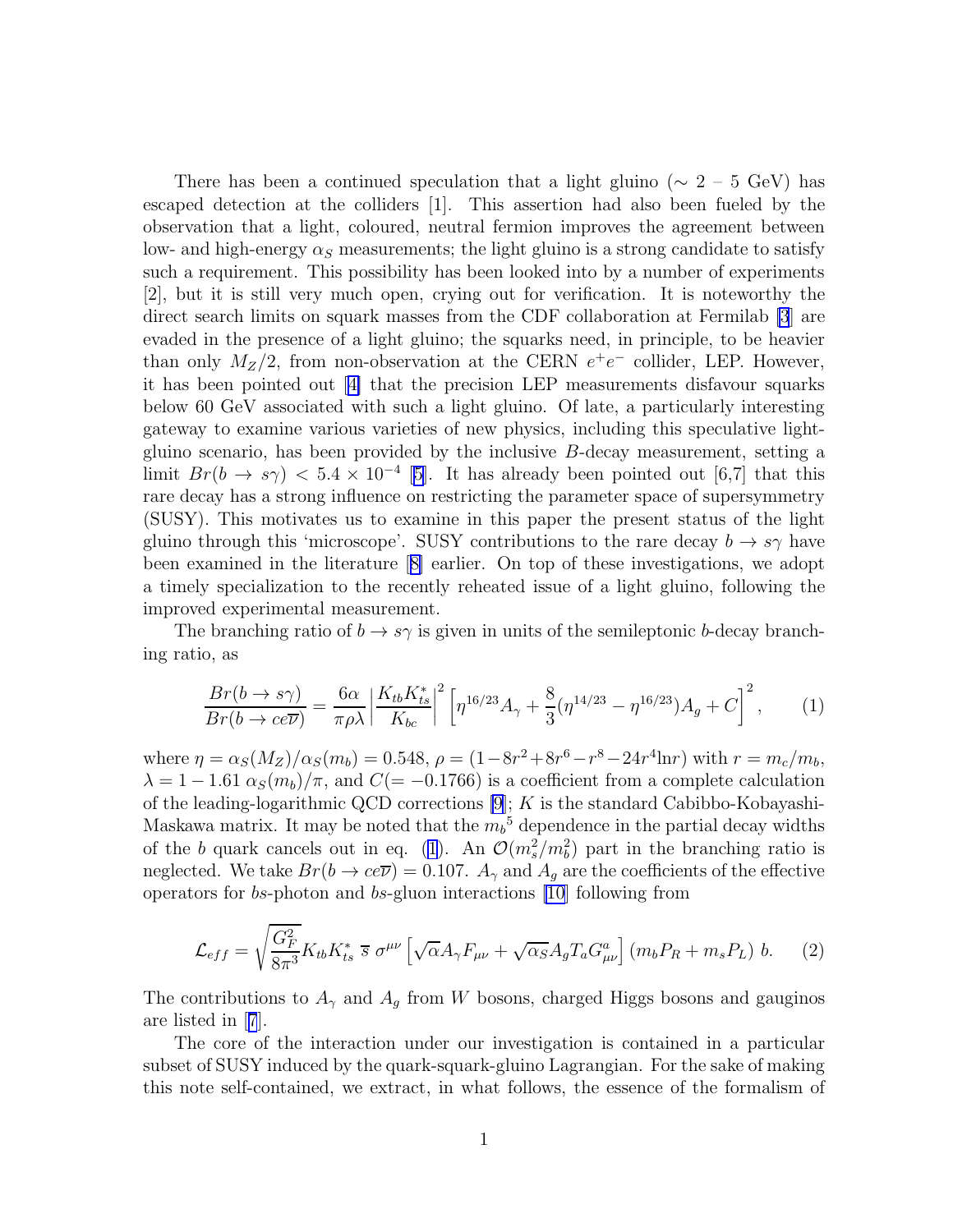<span id="page-2-0"></span>our earlier work [\[4](#page-5-0), [11](#page-5-0)]. The quark-squark-gluino Lagrangian is given by

$$
\mathcal{L}_{q\widetilde{q}\widetilde{g}} = i\sqrt{2}g_s\widetilde{q}_i^{\dagger a}\overline{\widetilde{g}}_{\alpha}(\lambda_{\alpha}/2)_{ab} \left[\Gamma_L^{ip}\frac{1-\gamma_5}{2} + \Gamma_R^{ip}\frac{1+\gamma_5}{2}\right]q_p^b, \tag{3}
$$

where, for three generations of quarks  $p = 1 - 3$ ,  $i = 1 - 6$  (for each quark flavour there are two squark states), the colour indices  $a, b = 1 - 3$  and  $\alpha = 1 - 8$ . The  $(6 \times 3)$ matrices  $\Gamma_L$  and  $\Gamma_R$  are determined by the quark and squark mass matrices shown below.

Flavour violation stems from the fact that the quark and squark mass matrices are not diagonal in the same basis. The  $(6 \times 6)$  d mass squared matrix (in a basis in which the d-quark mass matrix is diagonal) is

$$
M_{\tilde{d}}^2 = \begin{pmatrix} m_{0L}^2 I + \hat{M}_d^2 + cK \hat{M}_u^2 K^\dagger & Am_{3/2} \hat{M}_d \\ Am_{3/2} \hat{M}_d & m_{0R}^2 I + \hat{M}_d^2 \end{pmatrix},
$$
(4)

where  $m_{0L}$  and  $m_{0R}$  are flavour-blind supersymmetry-breaking parameters for the leftand right-type squarks, respectively. (For the sake of simplification, we have taken  $m_{0L} = m_{0R} = m_0$  for numerical purposes, which does not materially affect the conclusion of the paper.) Here,  $\hat{M}_u$  and  $\hat{M}_d$  are diagonal up- and down-quark mass matrices respectively. The c-term corresponds to a quantum mass correction for a d-type left squark driven by higgsino exchange. It may be noted that  $c$  is the most crucial parameter, originating from an electroweak one-loop effect, which triggers flavour-violating interactions like  $b \to s\gamma$ . In specific models c can be estimated by the renormalization group (RG) equations of the quark and squark mass parameters. In our analysis  $c$  is a phenomenological input. The off-diagonal block in eq. (4) corresponds to left-right squark mixings and is proportional to the d-type quark mass matrix.  $\Gamma_L$  and  $\Gamma_R$  in eq. (3) are

$$
\Gamma_L = \tilde{U} \begin{pmatrix} I \\ 0 \end{pmatrix}, \quad \Gamma_R = \tilde{U} \begin{pmatrix} 0 \\ I \end{pmatrix}; \tag{5}
$$

 $\tilde{U}$  is the matrix that diagonalises  $M_{\tilde{d}}^2$  $\frac{d}{\alpha}$ ;  $m_{3/2}$  stands for the gravitino mass, and I is the  $(3 \times 3)$  identity matrix. It should be mentioned that although the above mass matrix is of the texture that follows from  $N = 1$  supergravity, a mild extension of the minimal supersymmetric standard model (MSSM) keeps the general structure unaltered.

When the c-induced SUSY interaction is turned on,  $A_{\gamma}$  and  $A_g$  in eq. [\(2](#page-1-0)) pick up termsin addition to those given in [[7\]](#page-5-0). Their modified expressions, denoted by  $A'_{\gamma}$  and  $A'_{g}$ , respectively, are given by:

$$
A'_{\gamma} = A_{\gamma} + \frac{4}{9} \frac{\alpha_S(M_Z)}{\alpha} \sin^2 \theta_W M_W^2 S_{\gamma},
$$
  

$$
A'_{g} = A_{g} + \frac{\alpha_S(M_Z)}{6\alpha} \sin^2 \theta_W M_W^2 S_{g}.
$$
 (6)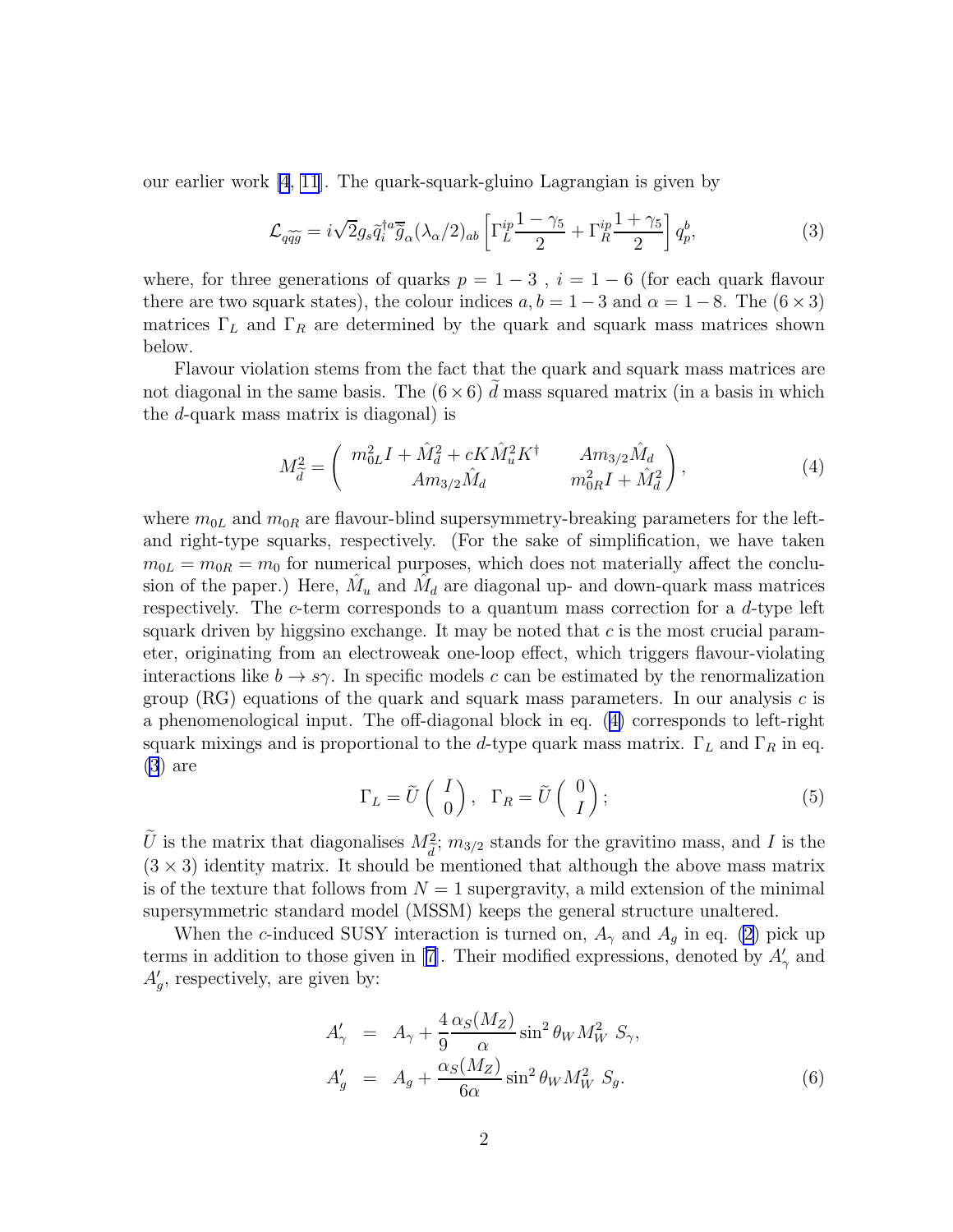Although we compute with the complete set of parameters, we present in the following the expressions of  $S_{\gamma}$  and  $S_g$  in the simplified case when  $A = 0$ :

$$
S_{\gamma} = C_{11} + C_{21} \tag{7}
$$

and

$$
S_g = (C_{11} + C_{21}) + 9(\tilde{C}_{11} + \tilde{C}_{21})
$$
\n(8)

wherethe C- and  $\tilde{C}$ -functions are the three-point integrals [[12\]](#page-5-0), the arguments of which are the three external and the three internal masses of the relevant penguins. Generically, the C-functions correspond to the case when a photon (or a gluon) couples to the internal squark lines in the penguin diagrams, while the  $C$ -functions refer to the situation when a gluon is emitted from an internal gluino line. The  $C$ - and  $C$ functions in eqs. (7) and (8) represent their final forms after the super-GIM subtraction (generically,  $C \equiv C(m_{\tilde{b}}^2) - C(m_{\tilde{d}}^2)$  and  $\tilde{C} \equiv \tilde{C}(m_{\tilde{b}}^2) - \tilde{C}(m_{\tilde{d}}^2)$  $\langle$ ). Both C and C are proportional to  $cm_t^2$ , the mass splitting between  $b_L$  and any of the remaining d-type squarks, controlling the rate of flavour violation. (In the actual calculation, the GIMsubtraction is done numerically.) To evaluate the three-point functions we use the code developed in[[13\]](#page-5-0) and employed subsequently in[[4](#page-5-0), [11](#page-5-0)]. We also cross-check our calculation by performing a systematic expansion in powers of the ratios of the masses of the light and heavy particles. The approximate expressions of  $S_{\gamma}$  and  $S_{q}$  used in eq. [\(6](#page-2-0)), which agree within  $1\%$  with those in eqs. (7) and (8), are shown below  $(x = m_{\widetilde{\sigma}}^2)$  $\tilde{g}$  $/m_0^2$ , where  $m_{\widetilde{g}}$  is the mass of the gluino):

$$
S_{\gamma} = \frac{cm_t^2}{6m_0^4} \left[ (x-1)^{-4} (1 - 8x - 17x^2) + 6(x-1)^{-5} x^2 (x+3) \ln x \right]
$$
(9)

and

$$
S_g = \frac{cm_t^2}{6m_0^4} \left[ (x-1)^{-4} (x^2 + 172x + 19) + 6x(x-1)^{-5} (x^2 - 15x - 18) \ln x \right]. \tag{10}
$$

The results of our analysis are presented in fig. 1. To appreciate the effect of the light gluino in the context of the full theory of SUSY, we have included the contributions of the charged Higgs and the gauginos. For this, we have assumed the same simplified limit  $\mu = 0$  and  $\tan \beta = 1$  as in [\[7](#page-5-0)], which is in agreement with the lightgluino scenario. Results are presented for three different values of the parameter c. The broken line corresponds to choosing  $c = 0$ , i.e. no contribution from the gluino sector at all. The SM contribution for  $m_t = 180$  GeV is also shown as the dotted line (the  $m_t$ -dependence of the branching ratio is rather mild).  $m_{\tilde{g}}$  is set to 3 GeV in our analysis analysis.

Since  $c < 0$  is preferred in the MSSM, the lightest of the  $\tilde{d}$ -type squarks, dominantly  $\tilde{b}_L$ , has a mass  $\simeq \sqrt{m_0^2 + cm_t^2}$  (for  $A = 0$ ). Thus for a given choice of  $m_0$  and for a fixed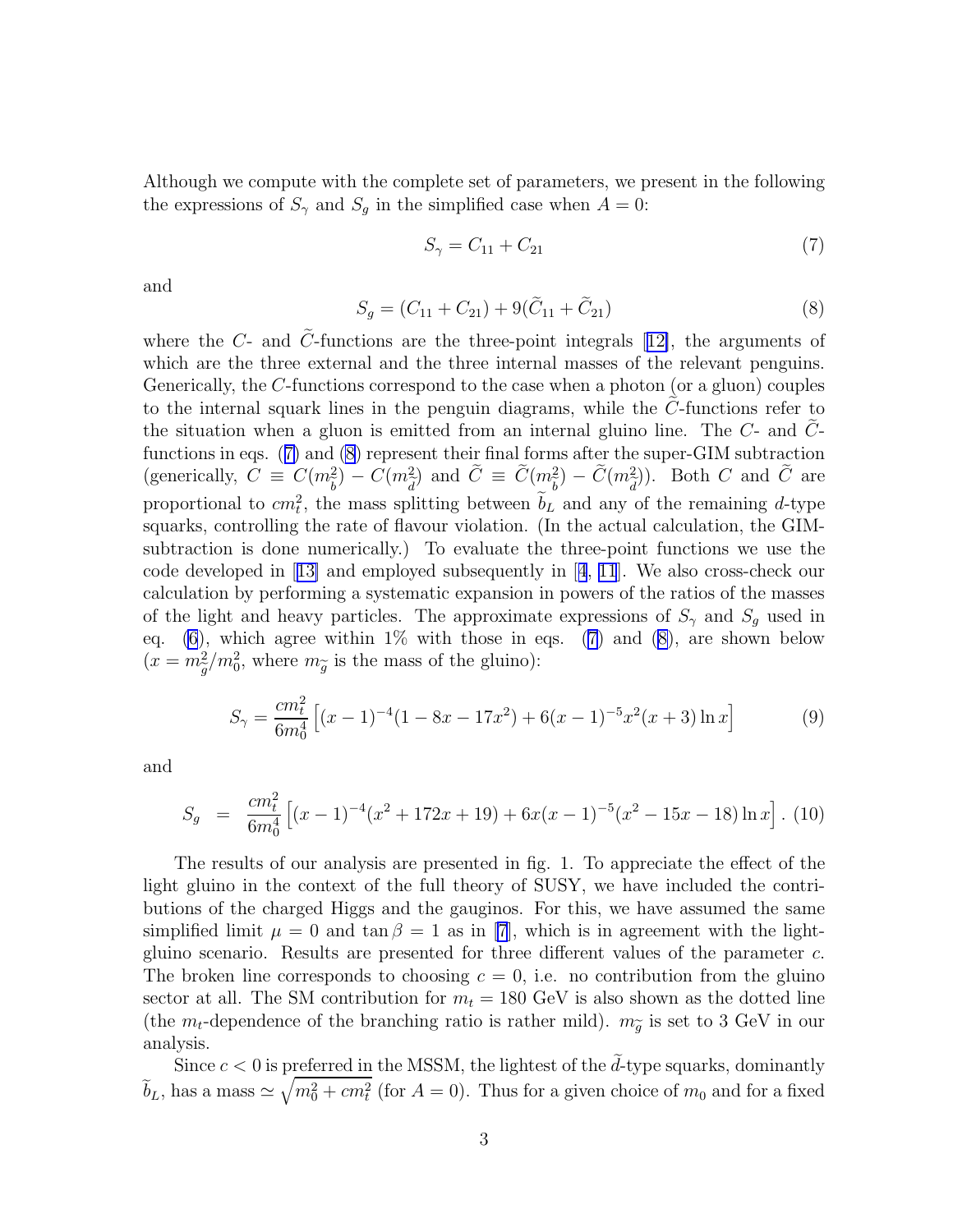$m_t$ , the maximum magnitude of c is restricted by the LEP bound  $\sqrt{m_0^2 + cm_t^2} \geq 45$ GeV. For  $m_t = 180$  GeV and  $m_0 = 60$  GeV, this requires  $|c| \leq 0.05$ . Now, choosing  $c = -0.05$  and a charged Higgs mass  $(M_{H<sup>+</sup>})$  equal to 100 GeV, it becomes evident from fig. 1 that the squark-gluino contribution dominates over the rest for  $m_0 < 100$ GeV. The figure corresponds to the situation when there is no left-right squark mixing, i.e.  $A = 0$ . Under these circumstances, if one uses the CLEO bound  $Br(b \to s\gamma)$  $5.4 \times 10^{-4}$ , the light gluino is completely disfavoured, no matter what the squark mass is. It ought to be stressed that such a choice of  $c$  is in good consonance with the predictionsfrom the RG evolution of the squark masses [[14](#page-6-0)]. If one chooses  $c = -0.01$ , then for the same  $m_t$  and  $M_{H^+}$ , the gluino-induced effect suffers a significant reduction, ensuring the viability of a light gluino. Moreover, a larger value of  $M_{H^+}$ , say 500 GeV, reduces the  $H^+$  contribution to a large extent, leaving ample room for a light gluino to be accommodated for  $m_0 > 65$  GeV, even with a choice of  $c = -0.05$  and  $m_t = 180$ GeV. Other parameters remaining the same, choosing  $A = 3$  decreases the effect very slightly, at most by  $\sim 2\%$ . If one deviates from the MSSM and assumes a positive value for c, the gluino-induced effect becomes less prominent as a result of its destructive interference with the other sectors, and no significant bound could be set at all. It may be noted that varying  $m_{\tilde{g}}$  in the range  $(1-5)$  GeV has no numerical impact within the scale of the figure.

We conclude that the inclusive  $b \to s\gamma$  measurement imposes a stringent constraint on the light-gluino scenario for a reasonable choice of the model parameters. For example, for  $c = -0.05$ ,  $m_t = 180$  GeV and  $M_{H^+} = 100$  GeV, the light-gluino window is virtually closed for arbitrary choices of the squark masses. Needless to say, the sign and the magnitude of c, for which there is a significant freedom, has a crucial role to play in drawing such a conclusion. On the other hand, the consequence of a light gluino in the MSSM, in the context of unification of gauge and Yukawa couplings, has been shown [\[15\]](#page-6-0) to pose a very tight restriction on the allowed values of  $\alpha_S(M_Z)$ , keeping it consistent, nevertheless, with the prediction at LEP. Additionally, if one demands the breakdown of electroweak symmetry radiatively in the MSSM (irrespective of the criterion of unification), a light gluino is difficult to be accommodated[[16](#page-6-0)]. This analysis, which probes a rather direct contribution of a light gluino, concludes that the window is still open, albeit with a smaller region of allowed parameter space. Further investigation and more accurate experimental measurements are therefore called for before any final verdict can be drawn on this issue.

#### Acknowledgements

GB gratefully acknowledges interesting and stimulating discussions with M. Carena and C. Wagner. Both authors thank D.P. Roy for making some critical remarks. The work of AR is supported in part by C.S.I.R. (India), D.S.T. (India) and the Commission of the European Communities. He is grateful to J.C. Taylor and the DAMTP, University of Cambridge, for hospitality.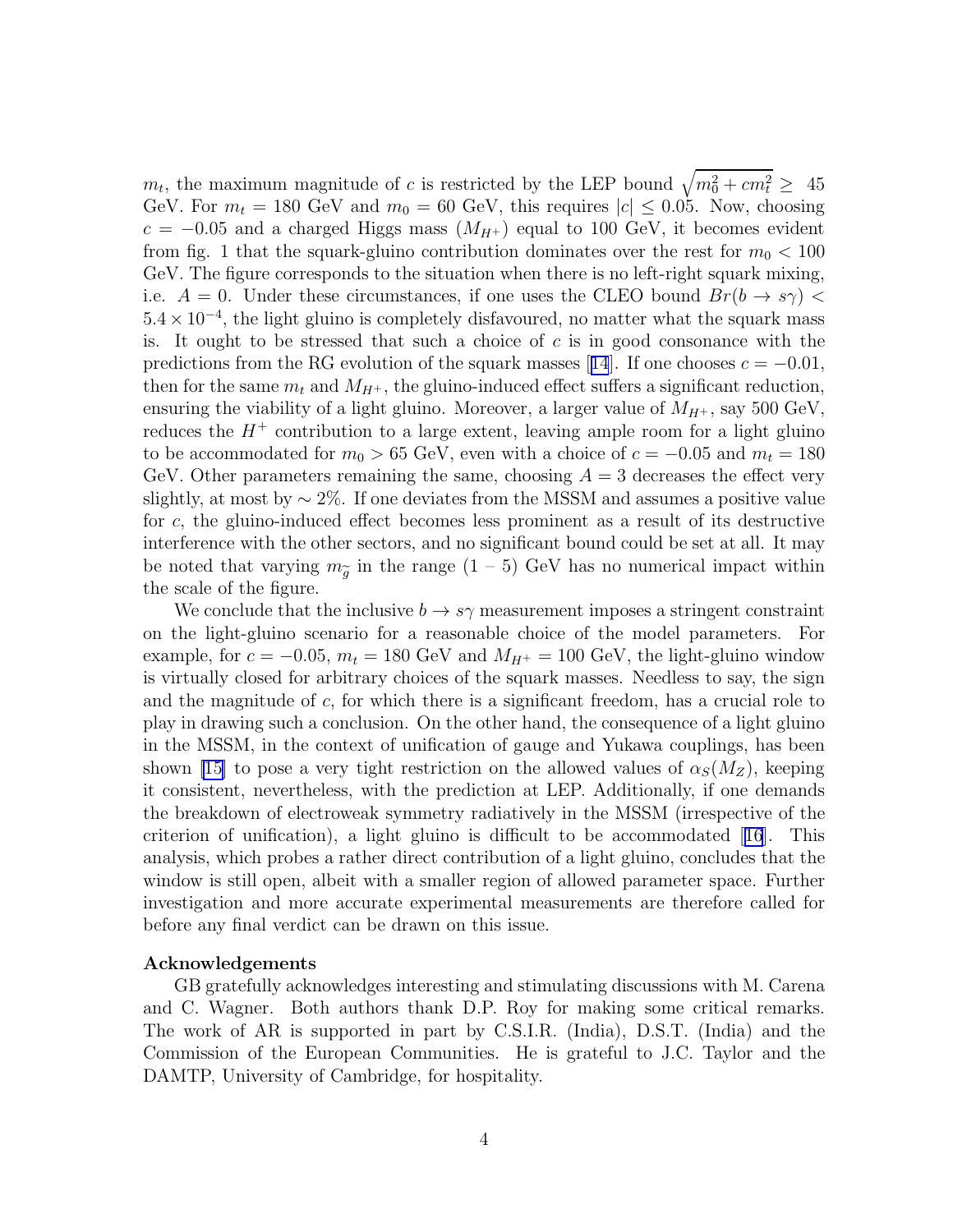## <span id="page-5-0"></span>References

- [1] L. Clavelli, F.W. Coulter and K.Yuan, Phys. Rev. D47, 1973 (1993); L. Clavelli et al., *Phys. Lett.* **B291**, 426 (1992); M. Jeżabek and J.H. Kühn, *ibid.* **B301**, 121 (1993); R.G. Roberts and W.J. Stirling, *ibid.* **B313**, 453 (1993); J. Ellis, D.V. Nanopoulos and D.A. Ross, ibid. B305, 375 (1993).
- [2] UA1 Collaboration, C. Albajar et al., Phys. Lett. B198, 261 (1987) and references therein; HELIOS Collaboration, T. Akesson et al., Z. Phys. C52, 219 (1991); NA3 Collaboration, J.P. Dishaw et al., Phys. Lett. B85, 142 (1979).
- [3] CDF Collaboration, F. Abe et al., Phys. Rev. Lett. 69, 3439 (1992).
- [4] G. Bhattacharyya and A. Raychaudhuri, Phys. Rev. D49, R1156 (1994).
- [5] CLEO Collaboration, R. Ammar et al., *Phys. Rev. Lett.* **71**, 674 (1993); T. Browder, K. Honscheid and S. Playfer, in "B Decays", 2nd edition, ed. S. Stone (World Scientific, Singapore, 1994).
- [6] V. Barger, M.S. Berger and R.J.N. Phillips, Phys. Rev. Lett. 70, 1368 (1993); J.L. Hewett, ibid. 70, 1045 (1993).
- [7] R. Barbieri and G.F. Giudice, Phys. Lett. B309, 86 (1993).
- [8] S. Bertolini, F. Borzumati and A. Masiero, Phys. Lett. B192, 437 (1987); S. Bertolini, F. Borzumati, A. Masiero and G. Ridolfi, Nucl. Phys. B353, 591 (1991); B. Mukhopadhyaya and S. Raychaudhuri, Z. Phys. C45, 421 (1990); F.M. Borzumati, DESY report DESY 93-090 (unpublished); S. Bertolini and F. Vissani, SISSA report SISSA 40/94/EP (unpublished).
- [9] M. Misiak, *Phys. Lett.* **B269**, 161 (1991).
- [10] T. Inami and C.S. Lim, Prog. Theor. Phys. 65, 297 (1981).
- [11] G. Bhattacharyya and A. Raychaudhuri, Phys. Rev. D47, 2014 (1993).
- [12] G. 't Hooft and M. Veltman, *Nucl. Phys.* **B153**, 365 (1979); G. Passarino and M. Veltman, ibid. B160, 151 (1979).
- [13] B. Mukhopadhyaya and A. Raychaudhuri, Phys. Rev. D39, 280 (1989); A. Raychaudhuri, work in progress.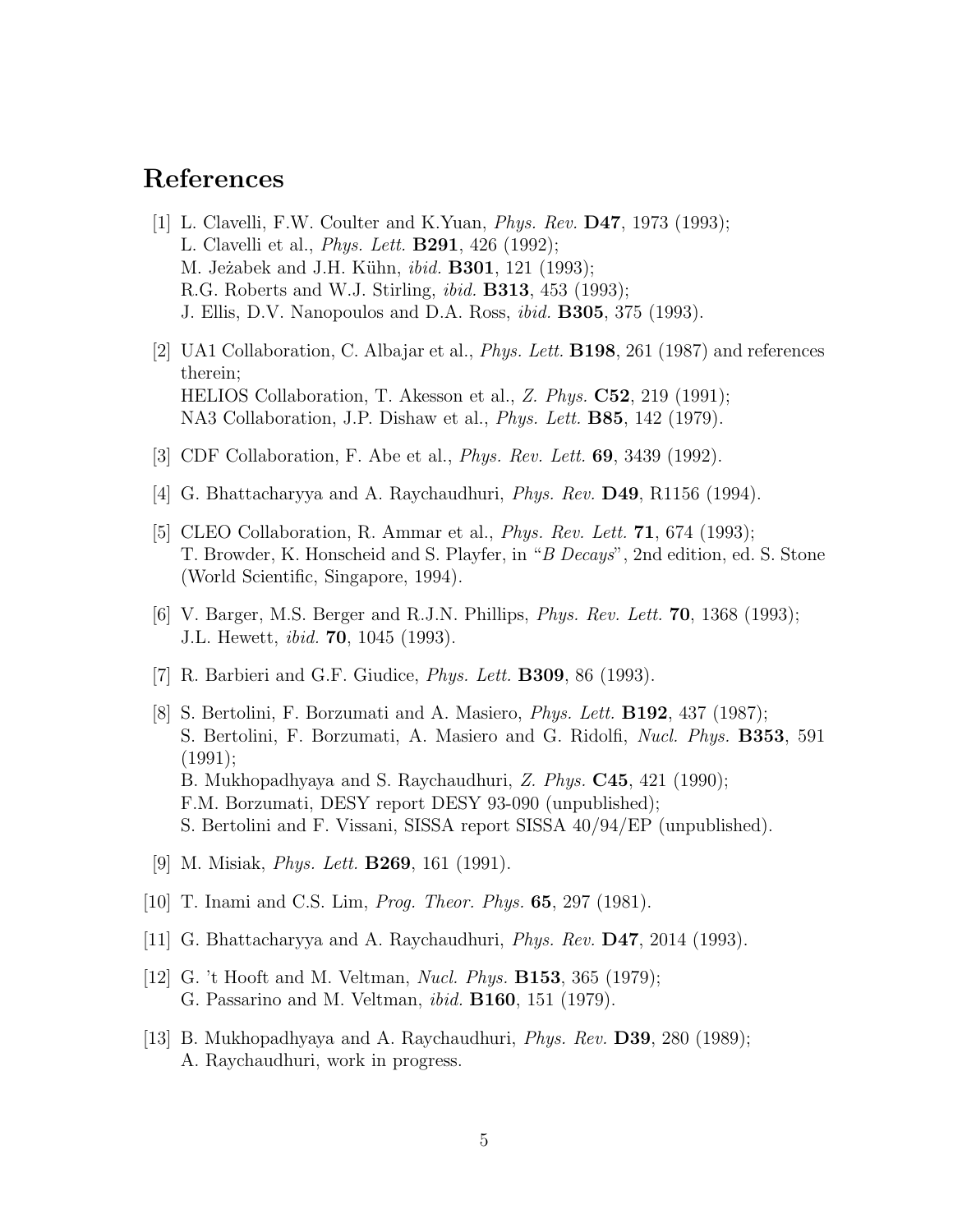- <span id="page-6-0"></span>[14] J.S. Hagelin, S. Kelley and T. Tanaka, MIU report MIU-THP-92/59 (unpublished). We thank G. Giudice for bringing this paper to our notice.
- [15] M. Carena et al., *Phys. Lett.* **B317**, 346 (1993).
- [16] J.L. Lopez, D.V. Nanopoulos and X. Wang, *Phys. Lett.* **B313**, 241 (1993); M.A. Díaz, Vanderbilt report VAND-TH-94-7 (unpublished).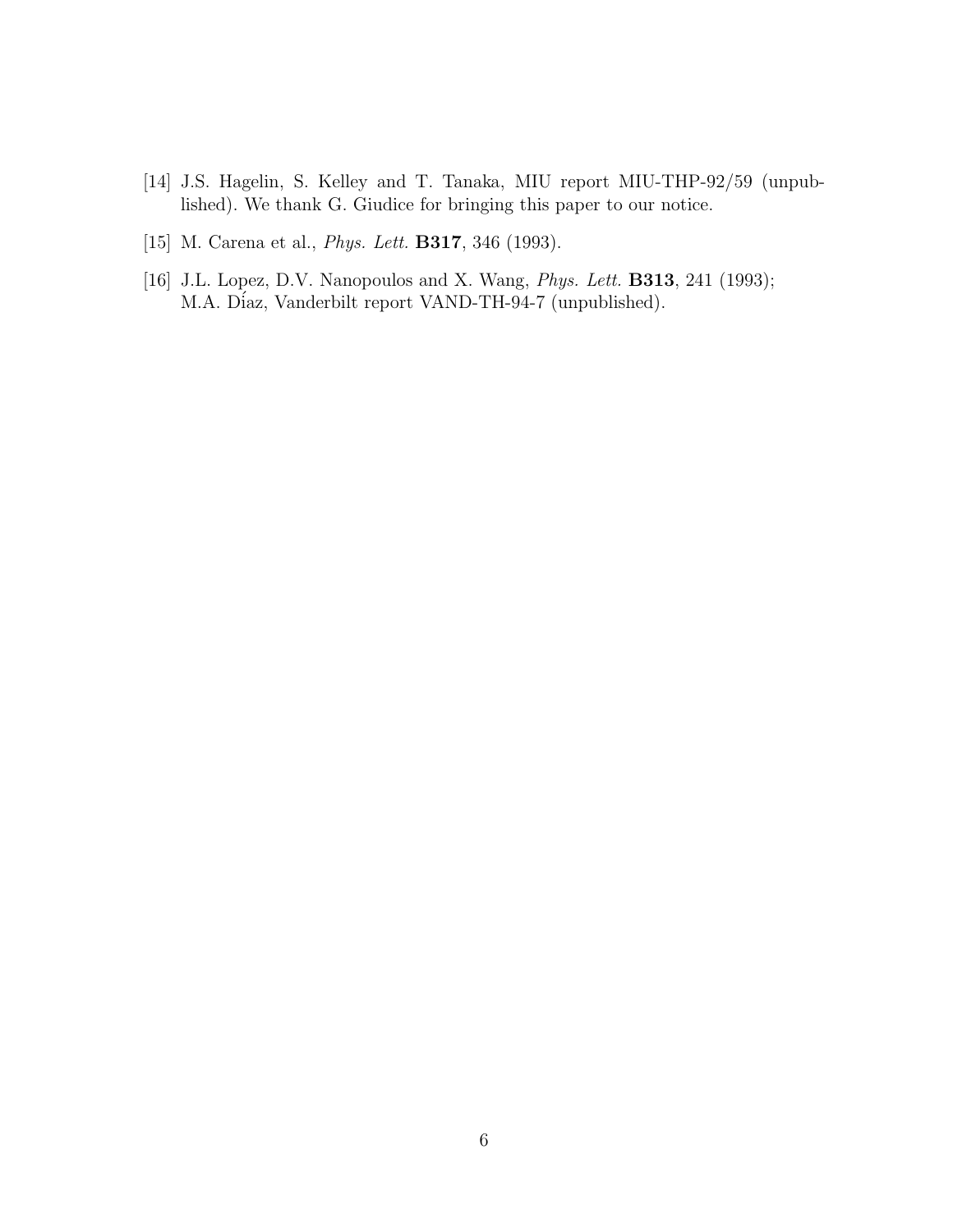### Figure caption

1. The branching ratio for the process  $b \to s\gamma$  as a function of the average squark mass  $(m_0)$  for different values of the flavour-violation parameter c (solid lines). Also shown are the branching ratio with no contribution from the gluino sector (broken line) and from the standard model alone (dotted line).